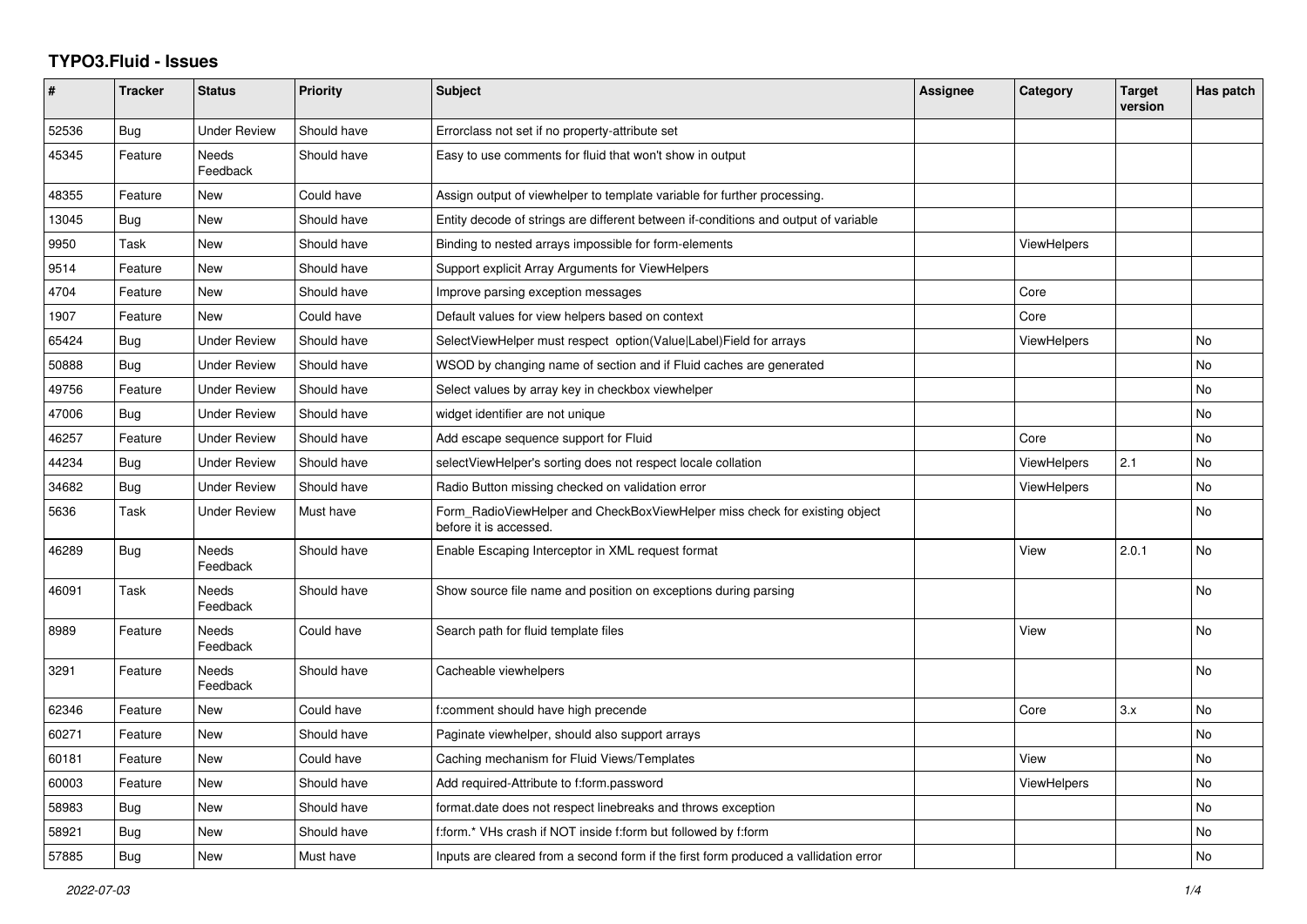| #     | <b>Tracker</b> | <b>Status</b> | <b>Priority</b> | <b>Subject</b>                                                                            | Assignee | Category    | <b>Target</b><br>version | Has patch |
|-------|----------------|---------------|-----------------|-------------------------------------------------------------------------------------------|----------|-------------|--------------------------|-----------|
| 56237 | Task           | New           | Should have     | in-line (Condition) ViewHelpers should not evaluate on parsing                            |          |             |                          | <b>No</b> |
| 54284 | Bug            | New           | Should have     | Default Option for Switch/Case VH                                                         |          | ViewHelpers |                          | No        |
| 52591 | Bug            | New           | Should have     | The Pagination Widget broken for joined objects                                           |          |             |                          | No        |
| 52419 | Bug            | New           | Should have     | Wrong PHPDocs notation for default value inline f:translate viewhelper                    |          |             | 2.0                      | No        |
| 51277 | Feature        | New           | Should have     | ViewHelper context should be aware of actual file occurrence                              |          |             |                          | No        |
| 51100 | Feature        | <b>New</b>    | Must have       | Links with absolute URI should have the option of URI Scheme                              |          | ViewHelpers |                          | No        |
| 49600 | Bug            | New           | Should have     | f:form tag shown as a HTML on frontend                                                    |          | ViewHelpers |                          | No        |
| 49038 | <b>Bug</b>     | New           | Must have       | form.select does not select the first item if prependOptionValue is used                  |          |             |                          | No        |
| 47669 | Task           | New           | Should have     | FormViewHelper does not define the default request method                                 |          |             |                          | No        |
| 46545 | Feature        | New           | Should have     | Better support for arrays in options of SelectViewHelper                                  |          |             |                          | No        |
| 45394 | Task           | New           | Should have     | Forwardport Unit test for standalone view                                                 |          | View        |                          | No        |
| 45384 | <b>Bug</b>     | New           | Must have       | Persisted entity object in widget-configuration cannot be deserialized (after reload)     |          | Widgets     | 2.0.1                    | No        |
| 45153 | Feature        | New           | Should have     | f:be.menus.actionMenuItem - Detection of the current select option is insufficient        |          |             |                          | No        |
| 43072 | Task           | New           | Should have     | Remove TOKENS for adding templates fallback in Backporter                                 |          | View        |                          | No        |
| 43071 | Task           | New           | Should have     | Remove TOKENS for adding fallback teplates in B                                           |          |             |                          | No        |
| 42743 | Task           | New           | Should have     | Remove inline style for hidden form fields                                                |          |             |                          | No        |
| 42397 | Feature        | New           | Should have     | Missing viewhelper for general links                                                      |          |             |                          | No        |
| 40081 | Feature        | New           | Should have     | Allow assigned variables as keys in arrays                                                |          |             |                          | No        |
| 40064 | Bug            | <b>New</b>    | Must have       | Multiselect is not getting persisted                                                      |          | ViewHelpers |                          | No        |
| 39990 | Bug            | New           | Should have     | Same form twice in one template: hidden fields for empty values are only rendered<br>once |          | Core        |                          | No        |
| 39936 | Feature        | New           | Should have     | registerTagAttribute should handle default values                                         |          | ViewHelpers |                          | No        |
| 38369 | Bug            | New           | Must have       | Resource ViewHelpers should not fall back to request package                              |          | View        |                          | No        |
| 38130 | Feature        | New           | Should have     | Checkboxes and multiple select fields should have an assignable default value             |          |             |                          | No        |
| 37619 | <b>Bug</b>     | New           | Should have     | Fatal Error when using variable in name attribute of Section ViewHelper                   |          | ViewHelpers |                          | No        |
| 36655 | <b>Bug</b>     | New           | Should have     | <b>Pagination Links</b>                                                                   |          | Widgets     |                          | No        |
| 36410 | Feature        | New           | Should have     | Allow templates to send arguments back to layout                                          |          | ViewHelpers |                          | No        |
| 34309 | Task           | New           | Could have      | Unknown ViewHelpers cause exception - should be handled more graceful                     |          | ViewHelpers |                          | No        |
| 33215 | Feature        | New           | Should have     | RFC: Dynamic values in ObjectAccess paths                                                 |          |             |                          | No        |
| 31955 | Feature        | New           | Should have     | f:uri.widget                                                                              |          | Widgets     |                          | No        |
| 30555 | Feature        | New           | Could have      | Make TagBuilder more extensible                                                           |          | Core        |                          | No        |
| 28554 | <b>Bug</b>     | New           | Should have     | (v4) implement feature flag to disable caching                                            |          |             |                          | No        |
| 28553 | <b>Bug</b>     | New           | Should have     | improve XHProf test setup                                                                 |          |             |                          | No        |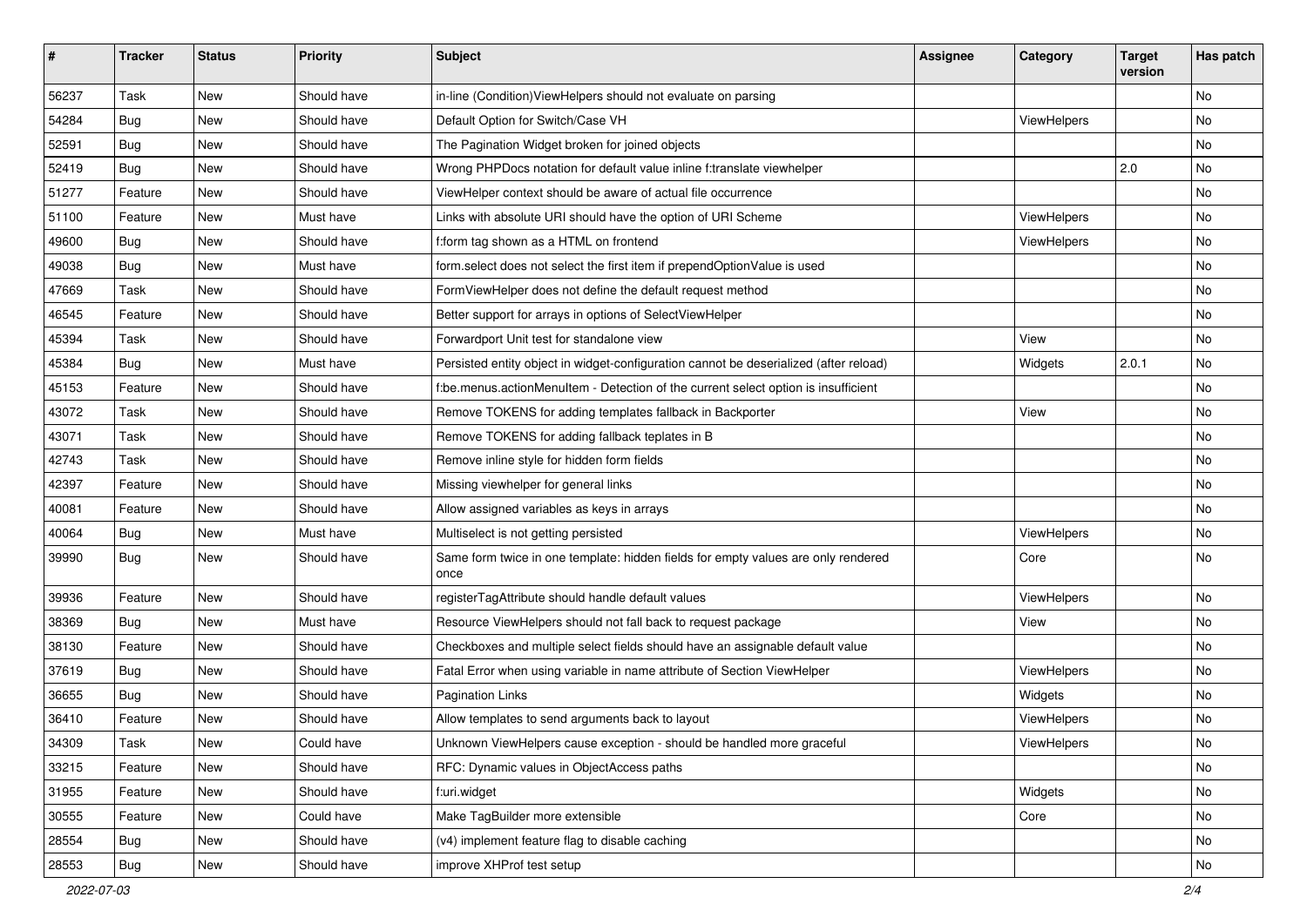| #     | <b>Tracker</b> | <b>Status</b>       | <b>Priority</b>      | <b>Subject</b>                                                                                              | <b>Assignee</b>       | Category           | <b>Target</b><br>version | Has patch      |
|-------|----------------|---------------------|----------------------|-------------------------------------------------------------------------------------------------------------|-----------------------|--------------------|--------------------------|----------------|
| 28552 | Bug            | New                 | Should have          | (v5) write ViewHelper test for compiled run; adjust functional test to do two passes<br>(uncached & cached) |                       |                    |                          | No             |
| 28550 | Bug            | <b>New</b>          | Should have          | (v4) make widgets cacheable, i.e. not implement childnodeaccess interface                                   |                       |                    |                          | N <sub>o</sub> |
| 28549 | Bug            | <b>New</b>          | Should have          | make widgets cacheable, i.e. not implement childnodeaccess interface                                        |                       |                    |                          | <b>No</b>      |
| 27607 | Bug            | New                 | Must have            | Make Fluid comparisons work when first element is STRING, second is NULL.                                   |                       | Core               |                          | <b>No</b>      |
| 26664 | Task           | <b>New</b>          | Won't have this time | Clean up Form ViewHelpers                                                                                   |                       | <b>ViewHelpers</b> |                          | <b>No</b>      |
| 26658 | Task           | New                 | Won't have this time | Make Form ViewHelpers consistent                                                                            |                       | <b>ViewHelpers</b> |                          | <b>No</b>      |
| 10911 | Task           | <b>New</b>          | Should have          | Tx Fluid ViewHelpers Form AbstractFormViewHelper->renderHiddenIdentityField<br>should be more reliable      |                       | <b>ViewHelpers</b> |                          | <b>No</b>      |
| 10472 | Feature        | New                 | Could have           | Fluid Standalone distribution                                                                               |                       | Core               |                          | <b>No</b>      |
| 8648  | Bug            | New                 | Should have          | format.crop ViewHelper should support all features of the crop stdWrap function                             |                       | <b>ViewHelpers</b> |                          | No             |
| 3481  | Bug            | New                 | Should have          | Use ViewHelperVariableContainer in PostParseFacet                                                           |                       | Core               |                          | No             |
| 60856 | Bug            | <b>New</b>          | Must have            | Target attribute not supported by the form viewhelper                                                       |                       | <b>ViewHelpers</b> |                          | Yes            |
| 36559 | Feature        | <b>New</b>          | Could have           | New widget progress bar                                                                                     |                       |                    |                          | Yes            |
| 32035 | Task           | New                 | Should have          | Improve fluid error messages                                                                                |                       | Core               |                          | Yes            |
| 30937 | Bug            | New                 | Should have          | CropViewHelper stringToTruncate can't be supplied so it can't be easily extended                            |                       | <b>ViewHelpers</b> |                          | Yes            |
| 7608  | Feature        | New                 | Could have           | Configurable shorthand/object accessor delimiters                                                           |                       | Core               |                          | Yes            |
| 54195 | Task           | <b>New</b>          | Should have          | Rename and move FormViewHelper's errorClass value, currently 'f3-form-error'                                | Adrian Föder          | <b>ViewHelpers</b> |                          | <b>No</b>      |
| 51239 | Bug            | <b>Under Review</b> | Must have            | AbstractViewHelper use incorrect method signature for "\$this->systemLogger->log()"                         | Adrian Föder          | Core               |                          | Yes            |
| 59057 | Bug            | Under Review        | Must have            | Hidden empty value fields shoud be disabled when related field is disabled                                  | Bastian<br>Waidelich  | ViewHelpers        |                          | No             |
| 53806 | Bug            | <b>Under Review</b> | Should have          | Paginate widget maximumNumberOfLinks rendering wrong number of links                                        | Bastian<br>Waidelich  | Widgets            |                          | No             |
| 58862 | Bug            | Needs<br>Feedback   | Should have          | FormViewHelper doesn't accept NULL as value for \$arguments                                                 | Bastian<br>Waidelich  | <b>ViewHelpers</b> |                          | Yes            |
| 55008 | Bug            | <b>Under Review</b> | Should have          | Interceptors should be used in Partials                                                                     | Christian Müller      |                    |                          | <b>No</b>      |
| 33628 | Bug            | Needs<br>Feedback   | Must have            | Multicheckboxes (multiselect) for Collections don't work                                                    | Christian Müller      | <b>ViewHelpers</b> |                          | <b>No</b>      |
| 3725  | Feature        | New                 | Could have           | <b>CSS Engine</b>                                                                                           | Christian Müller      | ViewHelpers        |                          | <b>No</b>      |
| 37095 | Feature        | New                 | Should have          | It should be possible to set a different template on a Fluid TemplateView inside an<br>action               | Christopher<br>Hlubek |                    |                          | No             |
| 43346 | Feature        | <b>Under Review</b> | Should have          | Allow property mapping configuration via template                                                           | Karsten<br>Dambekalns | <b>ViewHelpers</b> | 2.1                      | No.            |
| 8491  | Task           | Needs<br>Feedback   | Should have          | link.action and uri.action differ in absolute argument                                                      | Karsten<br>Dambekalns | ViewHelpers        |                          | <b>No</b>      |